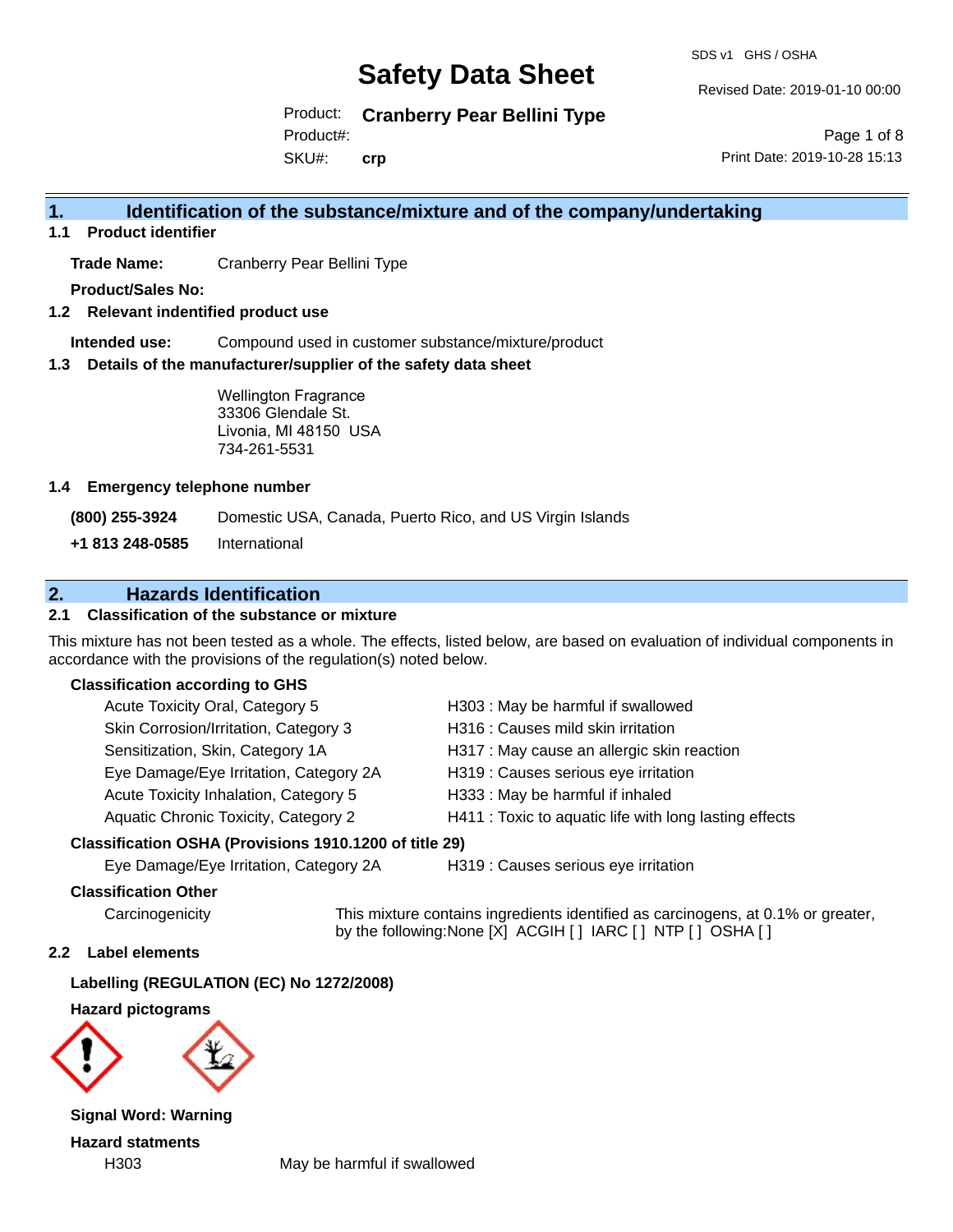#### SDS v1 GHS / OSHA

## **Safety Data Sheet**

Product: **Cranberry Pear Bellini Type**

SKU#: Product#: **crp**

| H316                            | Causes mild skin irritation                                                                                                      |
|---------------------------------|----------------------------------------------------------------------------------------------------------------------------------|
| H317                            | May cause an allergic skin reaction                                                                                              |
| H319                            | Causes serious eye irritation                                                                                                    |
| H333                            | May be harmful if inhaled                                                                                                        |
| H411                            | Toxic to aquatic life with long lasting effects                                                                                  |
| <b>Precautionary Statements</b> |                                                                                                                                  |
| <b>Prevention:</b>              |                                                                                                                                  |
| P <sub>264</sub>                | Wash hands thoroughly after handling                                                                                             |
| P <sub>272</sub>                | Contaminated work clothing should not be allowed out of the workplace                                                            |
| P <sub>273</sub>                | Avoid release to the environment                                                                                                 |
| <b>Response:</b>                |                                                                                                                                  |
| $P302 + P352$                   | IF ON SKIN: Wash with soap and water                                                                                             |
| $P304 + P312$                   | IF INHALED: Call a POISON CENTER or doctor/physician if you feel unwell                                                          |
| $P305 + P351 + P338$            | IF IN EYES: Rinse cautiously with water for several minutes Remove contact lenses if<br>present and easy to do. continue rinsing |
| P312                            | Call a POISON CENTER or doctor/physician if you feel unwell                                                                      |
| $P333 + P313$                   | If skin irritation or a rash occurs: Get medical advice/attention                                                                |
| $P337 + P313$                   | If eye irritation persists: Get medical advice/attention                                                                         |
| P363                            | Wash contaminated clothing before reuse                                                                                          |
| P391                            | <b>Collect Spillage</b>                                                                                                          |
|                                 |                                                                                                                                  |

#### **2.3 Other Hazards**

**no data available**

## **3. Composition/Information on Ingredients**

## **3.1 Mixtures**

This product is a complex mixture of ingredients, which contains among others the following substance(s), presenting a health or environmental hazard within the meaning of the UN Globally Harmonized System of Classification and Labeling of Chemicals (GHS):

| CAS#<br>Ingredient          | EC#                         | Conc.<br>Range | <b>GHS Classification</b>    |
|-----------------------------|-----------------------------|----------------|------------------------------|
| $88 - 41 - 5$               | 201-828-7                   | $5 - 10 \%$    | H227; H303; H316; H401; H411 |
|                             | 2-t-Butylcyclohexyl acetate |                |                              |
| 120-51-4                    | 204-402-9                   | $5 - 10%$      | H302; H313; H400; H411       |
| <b>Benzyl Benzoate</b>      |                             |                |                              |
| 706-14-9                    | 211-892-8                   | $2 - 5%$       | H316                         |
| gamma-Decalactone           |                             |                |                              |
| 77-83-8                     | 201-061-8                   | $2 - 5%$       | H317; H401; H411             |
| Ethyl Methylphenylglycidate |                             |                |                              |
| 5471-51-2                   | 226-806-4                   | $2 - 5%$       | H402                         |
| Raspberry Ketone            |                             |                |                              |
| 101-86-0                    | 202-983-3                   | $2 - 5%$       | H303; H316; H317; H400; H411 |
|                             | Hexyl cinnamaldehyde        |                |                              |

Revised Date: 2019-01-10 00:00

Page 2 of 8 Print Date: 2019-10-28 15:13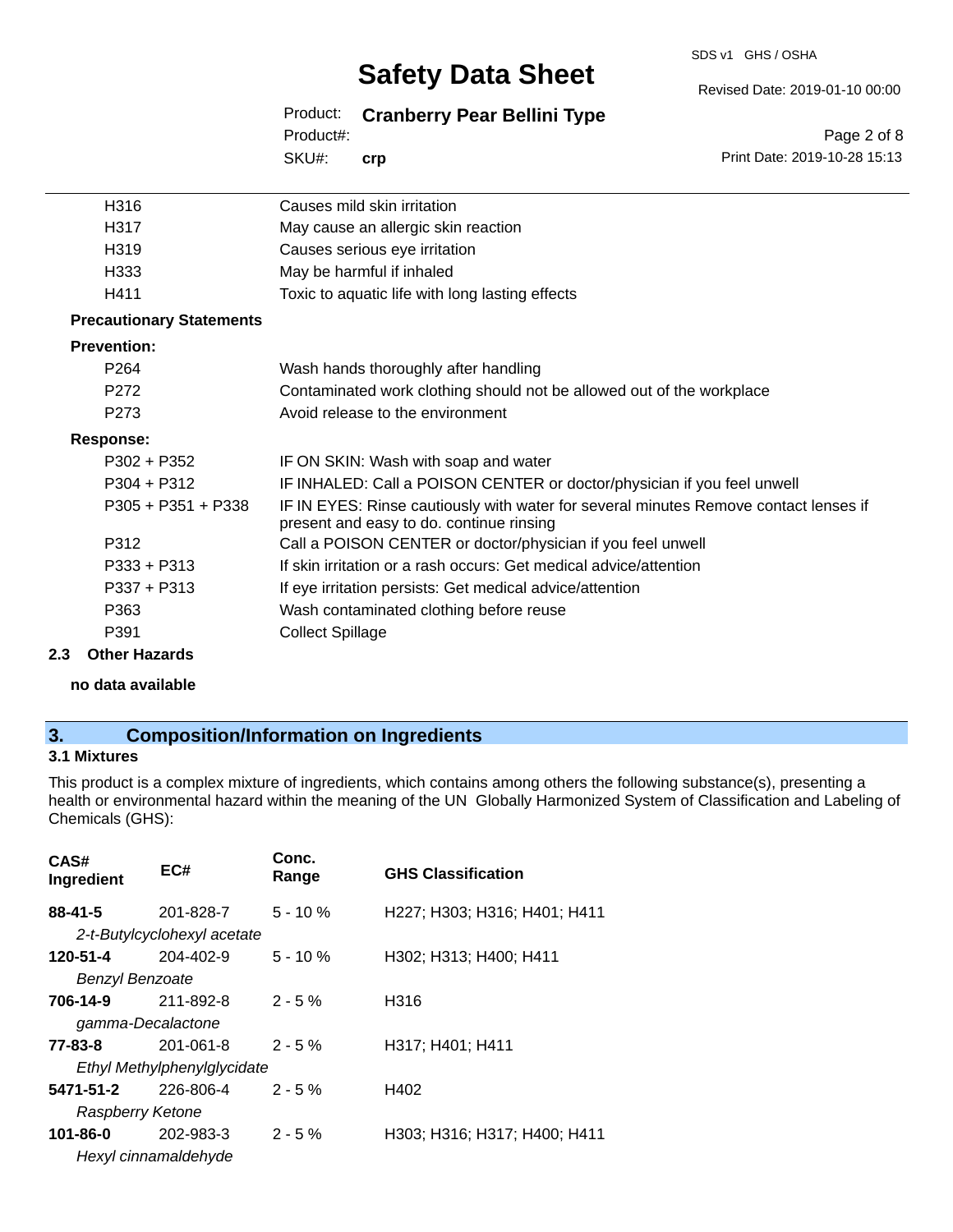#### SDS v1 GHS / OSHA

# **Safety Data Sheet**

## Product: **Cranberry Pear Bellini Type**

Product#:

SKU#: **crp**

Page 3 of 8 Print Date: 2019-10-28 15:13

Revised Date: 2019-01-10 00:00

| CAS#<br>Ingredient                                                          | EC#                  | Conc.<br>Range                                           | <b>GHS Classification</b>                                                                   |
|-----------------------------------------------------------------------------|----------------------|----------------------------------------------------------|---------------------------------------------------------------------------------------------|
| 6259-76-3                                                                   | 228-408-6            | $1 - 2%$                                                 | H315; H317; H319; H400; H410                                                                |
| Hexyl salicylate                                                            |                      |                                                          |                                                                                             |
| $105 - 87 - 3$                                                              | 203-341-5            | $1 - 2 \%$                                               | H315; H317; H401; H412                                                                      |
| Geranyl Acetate                                                             |                      |                                                          |                                                                                             |
| 78-70-6                                                                     | 201-134-4            | $1 - 2 \%$                                               | H227; H303; H315; H317; H319; H402                                                          |
| Linalool                                                                    |                      |                                                          |                                                                                             |
| $93 - 92 - 5$                                                               | 202-288-5            | $1 - 2%$                                                 | H <sub>227</sub> ; H <sub>402</sub>                                                         |
|                                                                             | methylbenzyl acetate |                                                          |                                                                                             |
| 142-92-7                                                                    | 205-572-7            | $1 - 2%$                                                 | H226; H316; H401; H411                                                                      |
| Hexyl acetate                                                               |                      |                                                          |                                                                                             |
| 57378-68-4                                                                  | 260-709-8            | $0.1 - 1.0 \%$                                           | H302; H315; H317; H318; H400; H410                                                          |
| delta-1-(2,6,6-Trimethyl-3-cyclohexen-1-yl)-2-buten-1-one (delta-Damascone) |                      |                                                          |                                                                                             |
| 23696-85-7                                                                  | 245-833-2            | $0.1 - 1.0 \%$                                           | H313; H315; H317; H401; H411                                                                |
|                                                                             |                      |                                                          | 1-(2,6,6-Trimethylcyclohexa-1,3-dienyl)-2-buten-1-one (Damascenone)                         |
| 5392-40-5                                                                   | 226-394-6            | $0.1 - 1.0 \%$                                           | H313; H315; H317; H319; H401                                                                |
| Citral                                                                      |                      |                                                          |                                                                                             |
|                                                                             |                      | See Section 16 for full text of GHS classification codes |                                                                                             |
|                                                                             |                      |                                                          | See Section 16 for full text of GHS classification codes which where not shown in section 2 |

Total Hydrocarbon Content (%  $w/w$ ) = 0.97

## **4. First Aid Measures**

| Description of first aid measures<br>4.1                                          |                                                                                                               |  |
|-----------------------------------------------------------------------------------|---------------------------------------------------------------------------------------------------------------|--|
| Inhalation:                                                                       | Remove from exposure site to fresh air and keep at rest.<br>Obtain medical advice.                            |  |
| Eye Exposure:                                                                     | Flush immediately with water for at least 15 minutes.<br>Contact physician if symptoms persist.               |  |
| <b>Skin Exposure:</b>                                                             | Remove contaminated clothes. Wash thoroughly with water (and soap).<br>Contact physician if symptoms persist. |  |
| Ingestion:                                                                        | Rinse mouth with water and obtain medical advice.                                                             |  |
| Most important symptoms and effects, both acute and delayed<br>4.2                |                                                                                                               |  |
| <b>Symptoms:</b>                                                                  | no data available                                                                                             |  |
| Risks:                                                                            | Refer to Section 2.2 "Hazard Statements"                                                                      |  |
| Indication of any immediate medical attention and special treatment needed<br>4.3 |                                                                                                               |  |
| Treatment:                                                                        | Refer to Section 2.2 "Response"                                                                               |  |

| 5. | <b>Fire-Fighting measures</b> |
|----|-------------------------------|
|    |                               |

## **5.1 Extinguishing media**

| Suitable:  | Carbon dioxide (CO2), Dry chemical, Foam          |
|------------|---------------------------------------------------|
| Unsuitable | Do not use a direct water jet on burning material |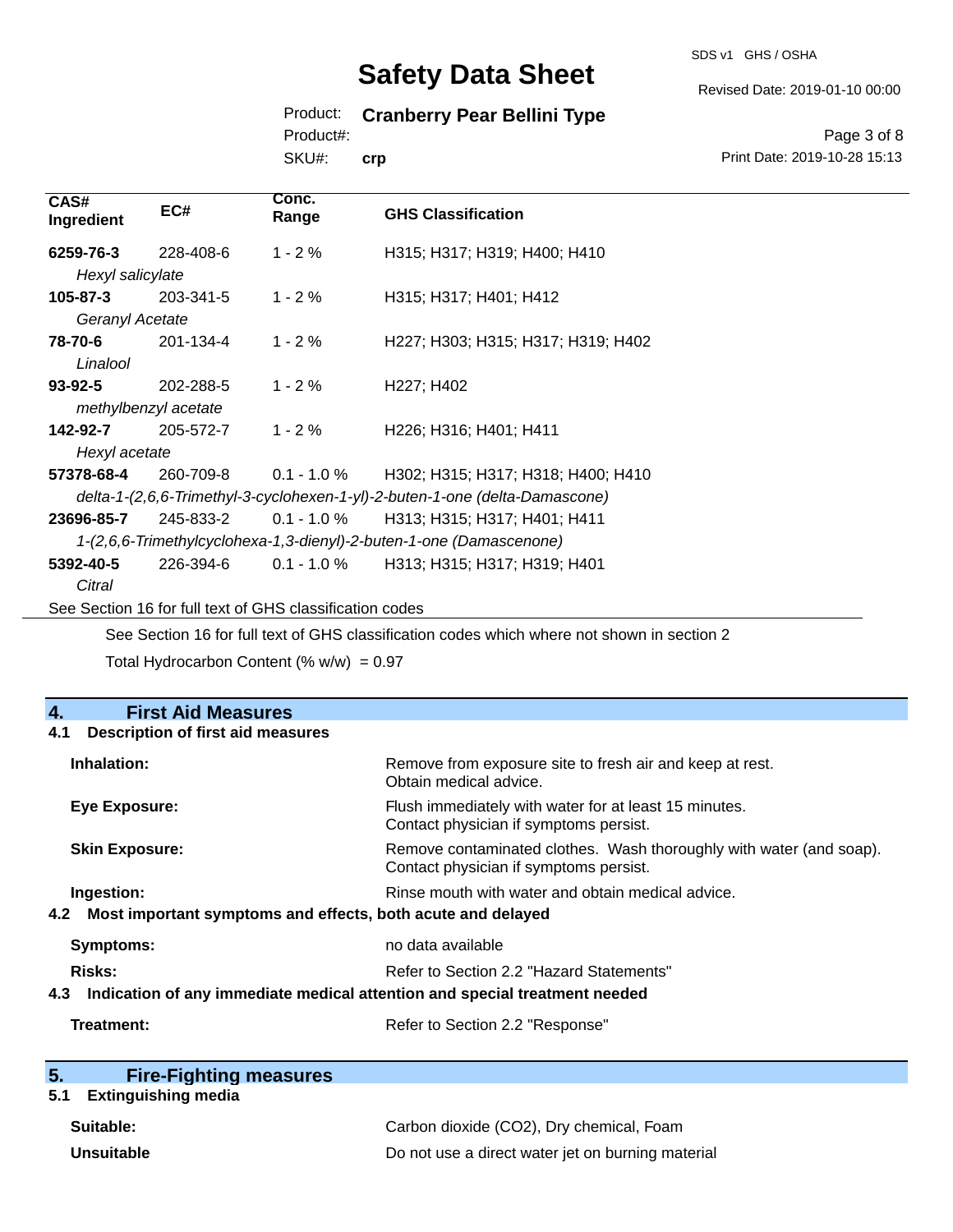SDS v1 GHS / OSHA

#### Revised Date: 2019-01-10 00:00

## Product: **Cranberry Pear Bellini Type**

SKU#: Product#: **crp**

Page 4 of 8 Print Date: 2019-10-28 15:13

#### **5.2 Special hazards arising from the substance or mixture**

**During fire fighting:** Water may be ineffective

#### **5.3 Advice for firefighters**

**Further information:** Standard procedure for chemical fires

## **6. Accidental Release Measures**

### **6.1 Personal precautions, protective equipment and emergency procedures**

Avoid inhalation and contact with skin and eyes. A self-contained breathing apparatus is recommended in case of a major spill.

### **6.2 Environmental precautions**

Keep away from drains, soil, and surface and groundwater.

### **6.3 Methods and materials for containment and cleaning up**

Clean up spillage promptly. Remove ignition sources. Provide adequate ventilation. Avoid excessive inhalation of vapors. Gross spillages should be contained by use of sand or inert powder and disposed of according to the local regulations.

#### **6.4 Reference to other sections**

Not Applicable

## **7. Handling and Storage**

#### **7.1 Precautions for safe handling**

Apply according to good manufacturing and industrial hygiene practices with proper ventilation. Do not drink, eat or smoke while handling. Respect good personal hygiene.

#### **7.2 Conditions for safe storage, including any incompatibilities**

Store in a cool, dry and ventilated area away from heat sources and protected from light in tightly closed original container. Avoid uncoated metal container. Keep air contact to a minimum.

#### **7.3 Specific end uses**

No information available

### **8. Exposure Controls/Personal Protection**

#### **8.1 Control parameters**

**Exposure Limits:** Contains no substances with occupational exposure limit values.

**Engineering Controls:** Use local exhaust as needed.

#### **8.2 Exposure controls - Personal protective equipment**

| Eye protection:                | Tightly sealed goggles, face shield, or safety glasses with brow guards and side shields, etc.<br>as may be appropriate for the exposure |
|--------------------------------|------------------------------------------------------------------------------------------------------------------------------------------|
| <b>Respiratory protection:</b> | Avoid excessive inhalation of concentrated vapors. Apply local ventilation where appropriate.                                            |
| <b>Skin protection:</b>        | Avoid Skin contact. Use chemically resistant gloves as needed.                                                                           |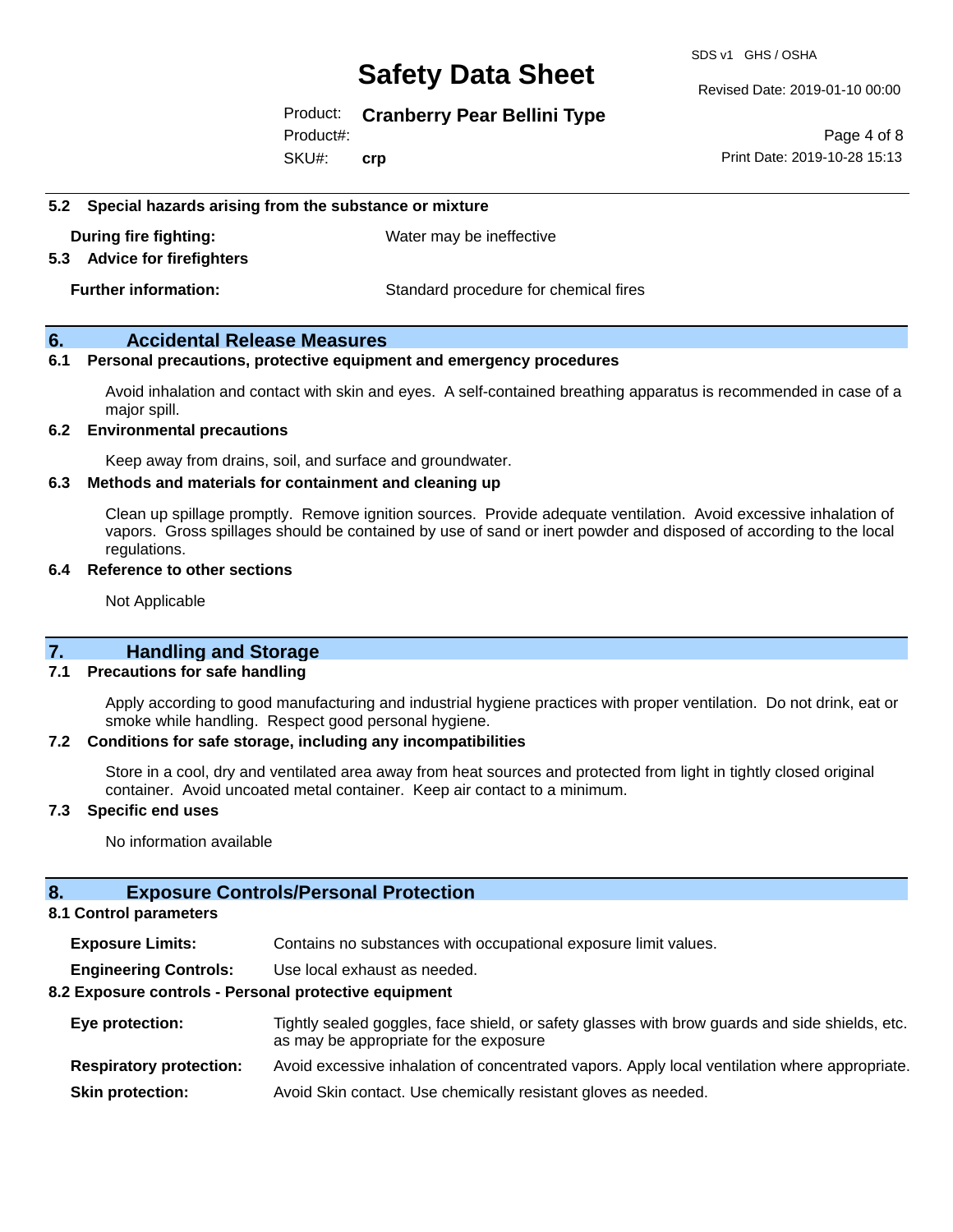SDS v1 GHS / OSHA

Revised Date: 2019-01-10 00:00

Product: **Cranberry Pear Bellini Type** SKU#: Product#: **crp**

Page 5 of 8 Print Date: 2019-10-28 15:13

## **9. Physical and Chemical Properties**

## **9.1 Information on basic physical and chemical properties**

| Appearance:                  | Liquid                        |
|------------------------------|-------------------------------|
| Odor:                        | Conforms to Standard          |
| Color:                       | Colorless to Yellow Tint (G1) |
| <b>Viscosity:</b>            | Liquid                        |
| <b>Freezing Point:</b>       | Not determined                |
| <b>Boiling Point:</b>        | Not determined                |
| <b>Melting Point:</b>        | Not determined                |
| <b>Flashpoint (CCCFP):</b>   | >200 F (93.33 C)              |
| <b>Auto flammability:</b>    | Not determined                |
| <b>Explosive Properties:</b> | None Expected                 |
| <b>Oxidizing properties:</b> | None Expected                 |
| Vapor Pressure (mmHg@20 C):  | 0.0439                        |
| %VOC:                        | 0.04                          |
| Specific Gravity @ 25 C:     | 0.9500                        |
| Density @ 25 C:              | 0.9470                        |
| Refractive Index @ 20 C:     | 1.4610                        |
| Soluble in:                  | Oil                           |

## **10. Stability and Reactivity**

| <b>10.1 Reactivity</b>                  | None                                               |
|-----------------------------------------|----------------------------------------------------|
| <b>10.2 Chemical stability</b>          | Stable                                             |
| 10.3 Possibility of hazardous reactions | None known                                         |
| <b>10.4 Conditions to avoid</b>         | None known                                         |
| 10.5 Incompatible materials             | Strong oxidizing agents, strong acids, and alkalis |
| 10.6 Hazardous decomposition products   | None known                                         |

## **11. Toxicological Information**

## **11.1 Toxicological Effects**

Acute Toxicity Estimates (ATEs) based on the individual Ingredient Toxicity Data utilizing the "Additivity Formula"

| Acute toxicity - Oral - (Rat) mg/kg          | (LD50: 4030.8704) May be harmful if swallowed            |
|----------------------------------------------|----------------------------------------------------------|
| Acute toxicity - Dermal - (Rabbit) mg/kg     | Not classified - the classification criteria are not met |
| Acute toxicity - Inhalation - (Rat) mg/L/4hr | (LD50: 74.2474) May be harmful if inhaled                |
| <b>Skin corrosion / irritation</b>           | May be harmful if inhaled                                |
| Serious eye damage / irritation              | Causes serious eye irritation                            |
| <b>Respiratory sensitization</b>             | Not classified - the classification criteria are not met |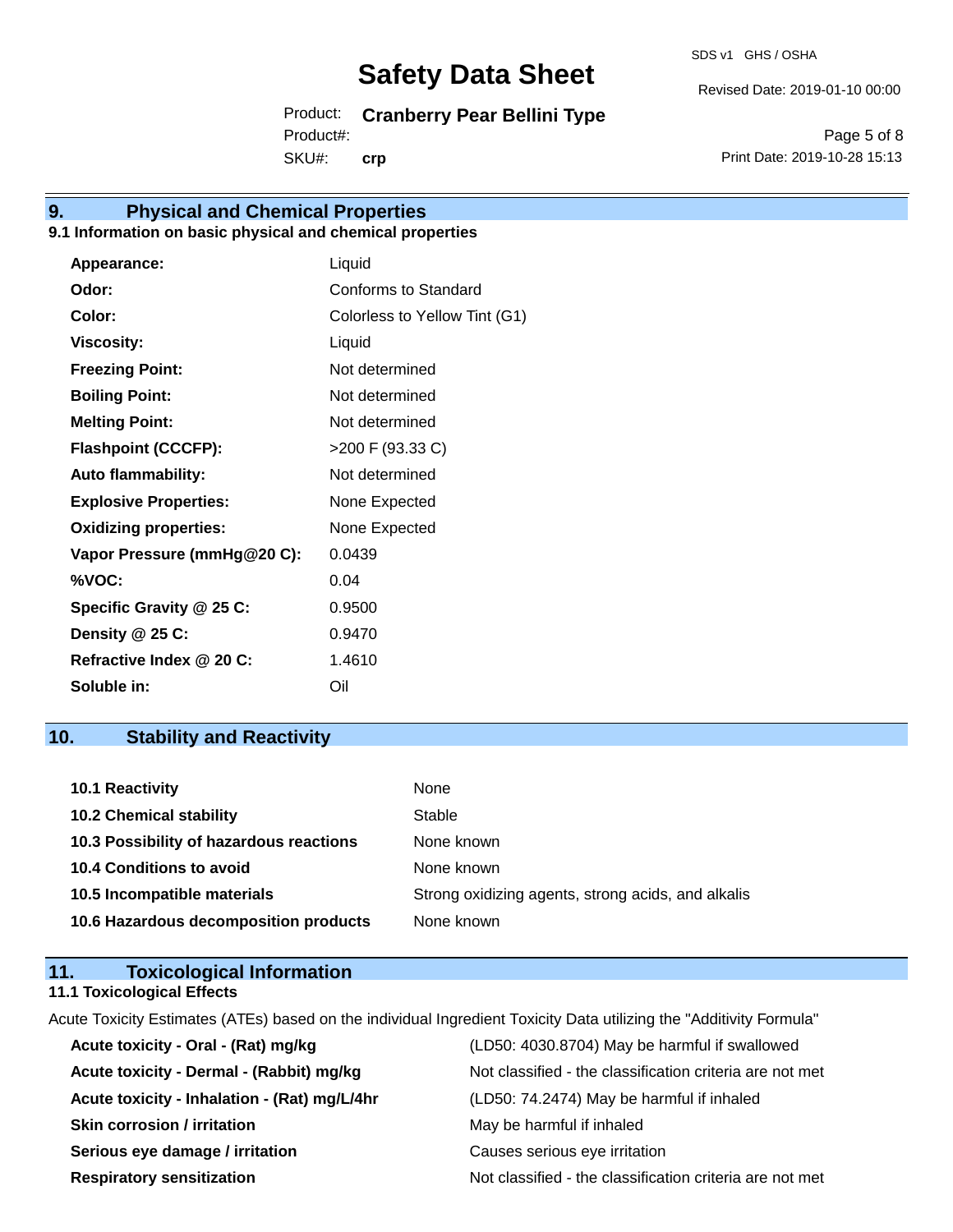Product: **Cranberry Pear Bellini Type**

SKU#: Product#: **crp**

# Revised Date: 2019-01-10 00:00

SDS v1 GHS / OSHA

Page 6 of 8 Print Date: 2019-10-28 15:13

| <b>Skin sensitization</b>                          | May cause an allergic skin reaction                      |
|----------------------------------------------------|----------------------------------------------------------|
| <b>Germ cell mutagenicity</b>                      | Not classified - the classification criteria are not met |
| Carcinogenicity                                    | Not classified - the classification criteria are not met |
| <b>Reproductive toxicity</b>                       | Not classified - the classification criteria are not met |
| Specific target organ toxicity - single exposure   | Not classified - the classification criteria are not met |
| Specific target organ toxicity - repeated exposure | Not classified - the classification criteria are not met |
| <b>Aspiration hazard</b>                           | Not classified - the classification criteria are not met |

| 12.<br><b>Ecological Information</b> |                                                          |
|--------------------------------------|----------------------------------------------------------|
| 12.1 Toxicity                        |                                                          |
| <b>Acute acquatic toxicity</b>       | Not classified - the classification criteria are not met |
| <b>Chronic acquatic toxicity</b>     | Toxic to aquatic life with long lasting effects          |
| <b>Toxicity Data on soil</b>         | no data available                                        |
| <b>Toxicity on other organisms</b>   | no data available                                        |
| 12.2 Persistence and degradability   | no data available                                        |
| 12.3 Bioaccumulative potential       | no data available                                        |
| 12.4 Mobility in soil                | no data available                                        |
| 12.5 Other adverse effects           | no data available                                        |
|                                      |                                                          |

## **13. Disposal Conditions**

## **13.1 Waste treatment methods**

Do not allow product to reach sewage systems. Dispose of in accordance with all local and national regulations. Send to a licensed waste management company.The product should not be allowed to enter drains, water courses or the soil. Do not contaminate ponds, waterways or ditches with chemical or used container.

## **14. Transport Information**

| <b>Marine Pollutant</b>                                       | Yes. Ingredient of greatest environmental impact:<br>6259-76-3 : (1 - 2 %) : Hexyl salicylate |              |                                     |                 |        |
|---------------------------------------------------------------|-----------------------------------------------------------------------------------------------|--------------|-------------------------------------|-----------------|--------|
| <b>Regulator</b>                                              |                                                                                               | <b>Class</b> | <b>Pack Group</b>                   | <b>Sub Risk</b> | UN-nr. |
| U.S. DOT (Non-Bulk)                                           |                                                                                               |              | Not Regulated - Not Dangerous Goods |                 |        |
| <b>Chemicals NOI</b>                                          |                                                                                               |              |                                     |                 |        |
| <b>ADR/RID (International Road/Rail)</b>                      |                                                                                               |              |                                     |                 |        |
| <b>Environmentally Hazardous</b><br>Substance, Liquid, n.o.s. |                                                                                               | 9            | Ш                                   |                 | UN3082 |
| <b>IATA (Air Cargo)</b>                                       |                                                                                               |              |                                     |                 |        |
| <b>Environmentally Hazardous</b><br>Substance, Liquid, n.o.s. |                                                                                               | 9            | Ш                                   |                 | UN3082 |
| IMDG (Sea)                                                    |                                                                                               |              |                                     |                 |        |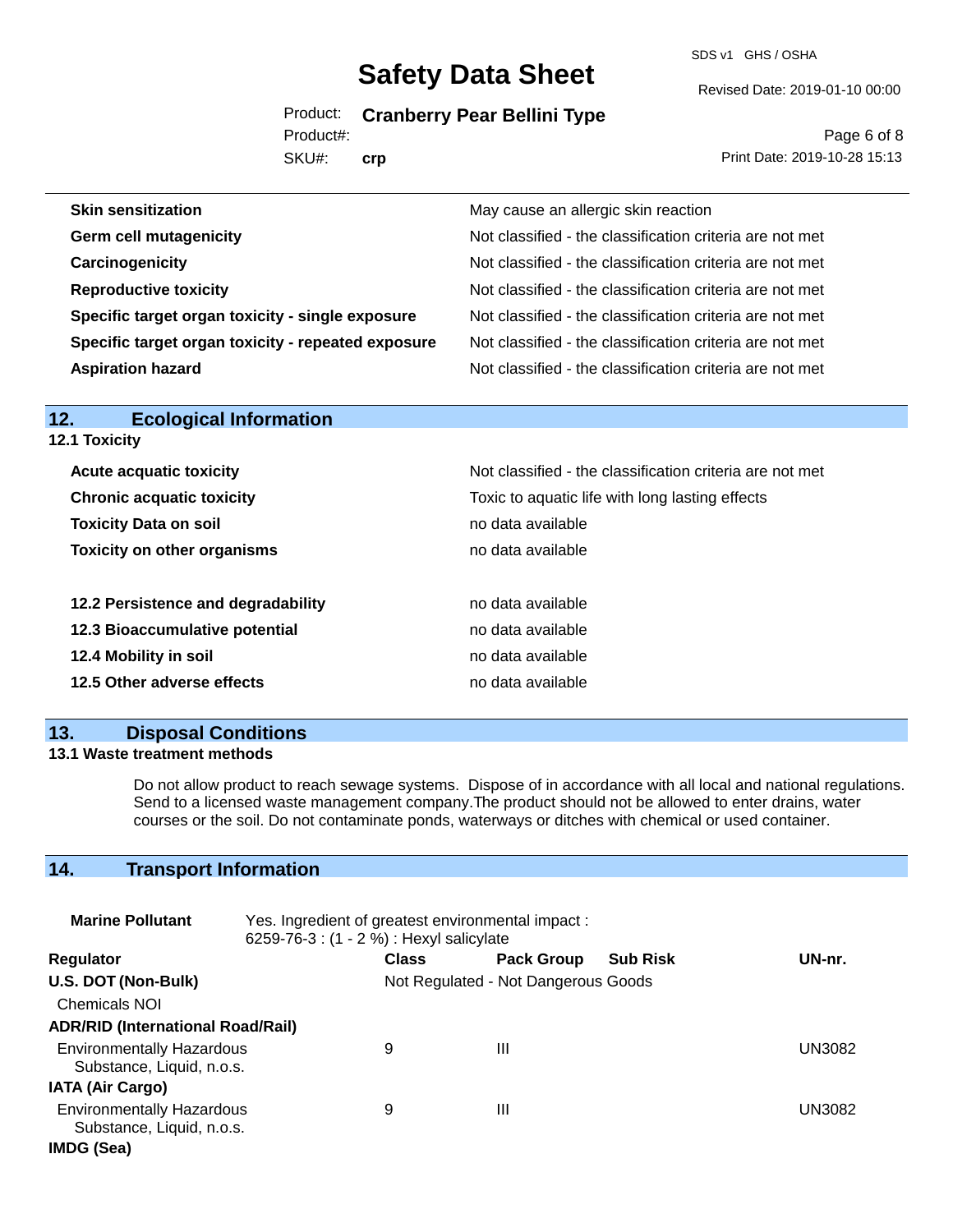#### Revised Date: 2019-01-10 00:00

|  | Product: Cranberry Pear Bellini Type |  |  |  |
|--|--------------------------------------|--|--|--|
|--|--------------------------------------|--|--|--|

Product#:

SKU#: **crp**

Page 7 of 8 Print Date: 2019-10-28 15:13

| <b>Environmentally Hazardous</b><br>Substance, Liquid, n.o.s. | 9             | Ш                                                                                               | UN3082 |
|---------------------------------------------------------------|---------------|-------------------------------------------------------------------------------------------------|--------|
| <b>Regulatory Information</b><br>15.                          |               |                                                                                                 |        |
| <b>U.S. Federal Regulations</b>                               |               |                                                                                                 |        |
| <b>TSCA (Toxic Substance Control Act)</b>                     |               | All components of the substance/mixture are listed or exempt                                    |        |
| 40 CFR(EPCRA, SARA, CERCLA and CAA)                           |               | This product contains NO components of concern.                                                 |        |
| <b>U.S. State Regulations</b>                                 |               |                                                                                                 |        |
| <b>California Proposition 65 Warning</b>                      |               | This product contains the following components:                                                 |        |
| 123-35-3(NF 204-622-5 0.01 - 0.1%                             |               | beta-Myrcene (Natural Source)                                                                   |        |
| <b>Canadian Regulations</b>                                   |               |                                                                                                 |        |
| <b>DSL</b>                                                    |               | 99.75% of the components are listed or exempt. The following<br>components are NOT on the List: |        |
| 129520-41-8 407-562-0 0.1 - 1.0 %                             |               | 4,7-methano-3aH-indene-3a-carboxylic acid, octahydro-, ethyl ester                              |        |
| 815580-59-7 453-570-1                                         | $\leq$ 10 ppm | 3-Cyclohexene-1-carboxylic acid, 2,6,6-trimethyl-, methyl ester                                 |        |

## **16. Other Information**

## **GHS H-Statements referred to under section 3 and not listed in section 2**

| H226 : Flammable liquid and vapour                          | H227 : Combustible liquid                                |
|-------------------------------------------------------------|----------------------------------------------------------|
| H302 : Harmful if swallowed                                 | H313 : May be harmful in contact with skin               |
| H315 : Causes skin irritation                               | H317 : May cause an allergic skin reaction               |
| H318 : Causes serious eye damage                            | H400 : Very Toxic to aquatic life                        |
| H401 : Toxic to aquatic life                                | H402 : Harmful to aquatic life                           |
| H410 : Very toxic to aquatic life with long lasting effects | H412 : Harmful to aquatic life with long lasting effects |
| <b>Total Fractional Values</b>                              |                                                          |
| (TFV) Risk                                                  | Risk<br>(TFV)                                            |
| (67.34) Acute Toxicity Inhalation, Category 5               | (21.92) Aquatic Chronic Toxicity, Category 3             |
| (16.00) Sensitization, Skin, Category 1                     | (3.01) Sensitization, Skin, Category 1B                  |
| (2.43) Skin Corrosion/Irritation, Category 3                | (2.18) Aquatic Chronic Toxicity, Category 2              |
| (2.00) Sensitization, Skin, Category 1A                     | (1.25) Eye Damage/Eye Irritation, Category 2A            |
| (1.24) Acute Toxicity Oral, Category 5                      | (1.02) Aquatic Chronic Toxicity, Category 4              |

### Remarks

This safety data sheet is based on the properties of the material known to Wellington Fragrance at the time the data sheet was issued. The safety data sheet is intended to provide information for a health and safety assessment of the material and the circumstances, under which it is packaged, stored or applied in the workplace. For such a safety assessment Wellington Fragrance holds no responsibility. This document is not intended for quality assurance purposes.